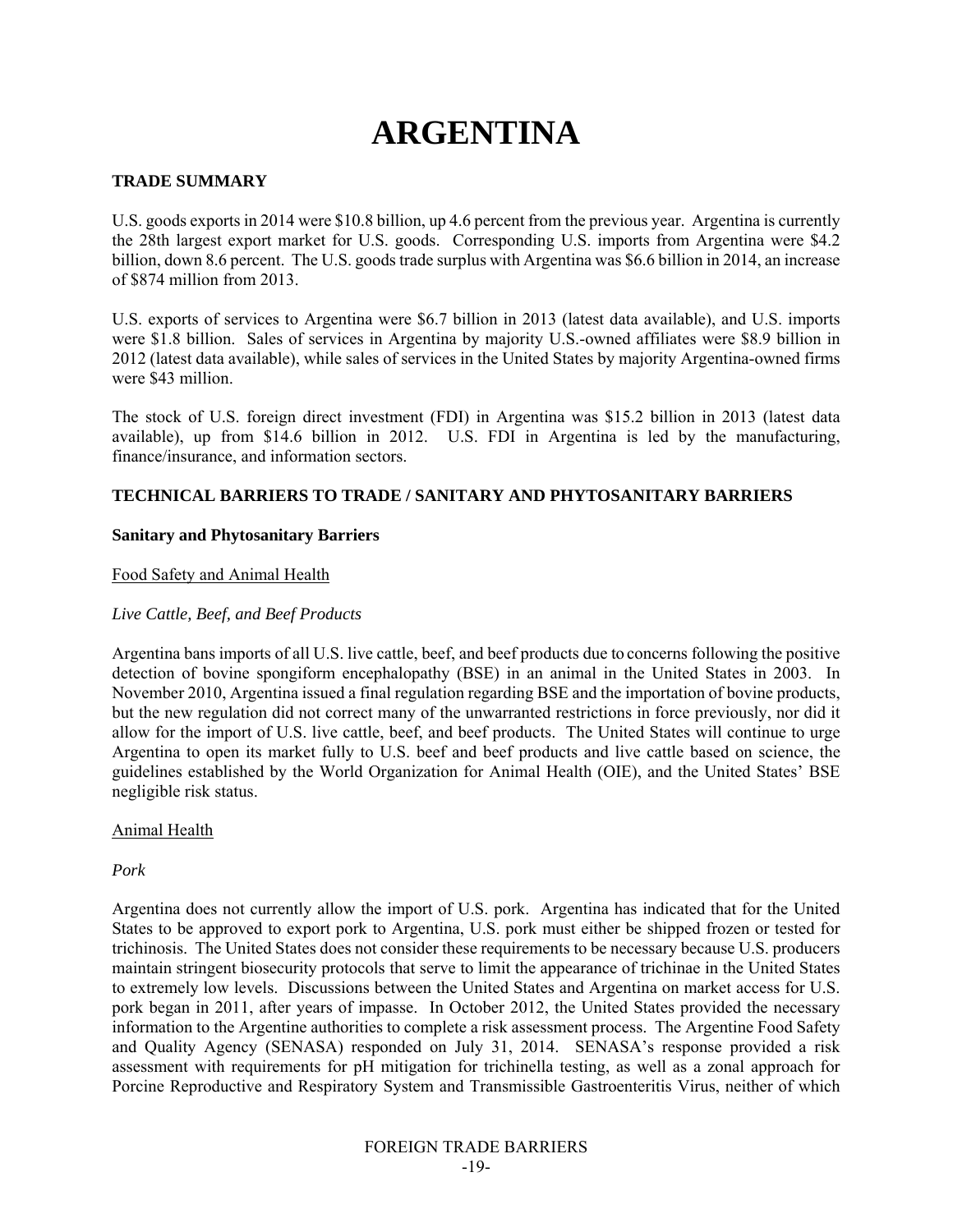are consistent with OIE guidelines. The United States will continue to engage with SENASA in the coming months to resolve this issue.

# *Poultry*

Approved poultry and poultry product imports from the United States have been suspended due to detections of Highly Pathogenic Avian Influenza (HPAI) in backyard and commercial poultry flocks in several states beginning in December 2014. Argentina does not allow imports of fresh, frozen, and chilled poultry from the United States due to concerns over Avian Influenza and Exotic Newcastle Disease (END). There have been no incidents of END in the United States for many years. USDA is working to resolve trade-related issues associated with HPAI.

Argentina issued new rules in 2012 that reaffirm the current import restrictions when there are findings of these diseases in the exporting country. Argentina has indicated that it would accept cooked poultry products from the United States, but there is no agreement yet on what the U.S. sanitary certificate will state, as Argentina has determined that the U.S. poultry inspection system is not "equivalent" to the Argentine system.

# Plant Health

# *Apples and Pears*

Since 2009, Argentina has blocked imports of U.S. apples and pears due to concerns about the efficacy of post-harvest treatments for *Erwinia Amylovora* (the bacterium that causes fire blight). The United States has submitted technical information to Argentine plant health officials documenting that there is no evidence that mature, symptomless apple and pear fruit transmit fire blight. The United States will continue to work with Argentine officials to address the issue and reinstate the issuance of permits for importation.

# **IMPORT POLICIES**

# **Tariffs**

Argentina is a member of the MERCOSUR common market, formed in 1991 and composed of Argentina, Brazil, Paraguay, Uruguay, and Venezuela. MERCOSUR maintains a Common External Tariff (CET) schedule with a limited number of country-specific exceptions, with most favored nation (MFN) applied rates ranging from zero percent to 35 percent *ad valorem*. Argentina's import tariffs follow the MERCOSUR CET with some exceptions. Argentina's MFN applied rate averaged 13.4 percent in 2013. Argentina's average bound tariff rate in the WTO is significantly higher at 31.9 percent. According to current MERCOSUR procedures, any good introduced into any member country must pay the CET to that country's customs authorities. If the product is then re-exported to any other MERCOSUR country, the CET must be paid again to the second country.

At the MERCOSUR Common Market Council (CMC) ministerial meeting in December 2011, MERCOSUR members agreed to increase import duty rates temporarily to a maximum rate of 35 percent on 100 tariff items per member country. Although authorized to implement the decision as early as January 2012, Argentina implemented the tariff increases in Decree 25/2013, published in January 2013. These tariff increases were valid for one year, with the option to extend them for an additional year. Argentina extended these tariff increases through December 2014. In October 2014, in Decree 1676/2014, Argentina modified the list of products subject to tariff increases. The list of products subject to the tariff increases as of October 2014 can be viewed at: http://www.infoleg.gob.ar/infolegInternet/anexos/235000- 239999/235857/norma.htm. These tariff increases are still in force.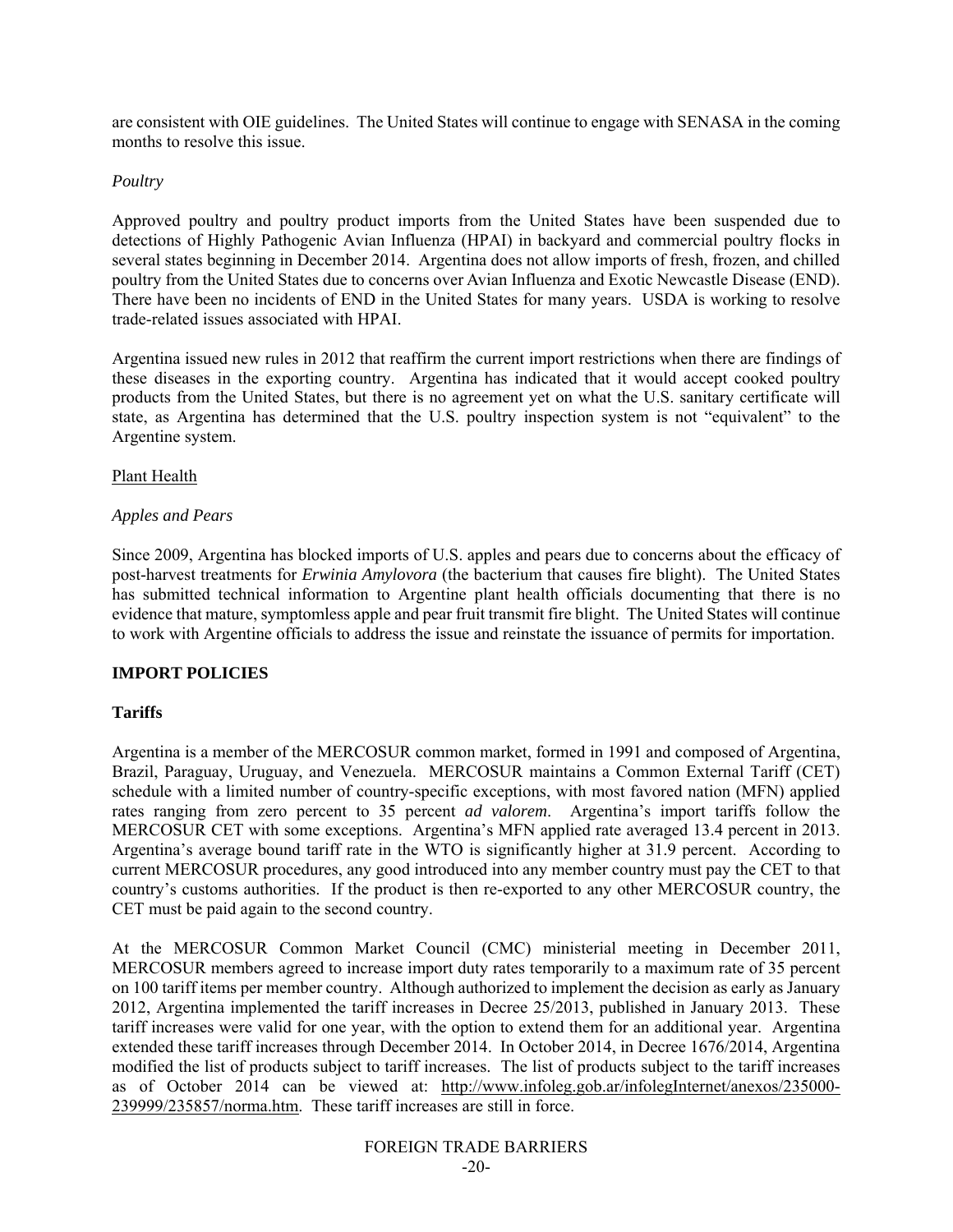MERCOSUR member countries are also currently allowed to set import tariffs independently for some types of goods, including computer and telecommunications equipment, sugar, and some capital goods. Argentina currently imposes a 14 percent tariff on imports of capital goods that are also produced domestically; imports of certain other capital goods that are not produced domestically are subject to a reduced *ad valorem* tariff of 2 percent. A list of the goods affected and their respective tariff rates can be found at http://infoleg.gov.ar/infolegInternet/anexos/195000-199999/199256/norma.htm.

Argentina has bilateral arrangements with Brazil and Uruguay on automobiles and automotive parts intended to provide preferential access among the three countries. Mexico and Argentina also have a separate bilateral trade agreement regarding automobiles and automotive parts.

Several U.S. industries have raised concerns about prohibitively high tariffs and other taxes in Argentina on certain products, including distilled spirits, restaurant equipment, motorcycles, and cars.

# **Nontariff Barriers**

Argentina imposes a growing number of customs and licensing procedures and requirements, which make importing U.S. products difficult. The measures include additional inspections, restrictions on entry ports, expanded use of reference prices, import license requirements, and other requirements, such as a requirement that importer invoices be notarized by the nearest Argentine diplomatic mission when imported goods are valued below reference prices. Many U.S. companies with operations in Argentina have expressed concerns that the measures have delayed exports of U.S. goods to Argentina and, in some cases, stopped exports of certain U.S. goods to Argentina altogether.

Argentina's increased use of nontariff barriers is a function of the government of Argentina's increasing reliance on a growth strategy that is based heavily on import substitution. Argentina's import restrictions also appear intended to address concerns about declining currency reserves.

Argentina requires importers to obtain a "certificate of free circulation" from the National Food Institute (Instituto Nacional de Alimentos) prior to importing food products. This requirement affects all exporters of food products to Argentina and appears to serve as an import licensing requirement. U.S. companies report that this requirement is used to delay or deny the importation of food products, and the issuance of such certificates is often contingent upon the importer undertaking a plan to export goods of an equivalent value.

Argentina prohibits the import of many used capital goods. Domestic legislation requires compliance with strict conditions on the entry of those used capital goods that may be imported, and such goods are also subject to import taxes. Pursuant to Decree 2646/2012, capital goods that may be imported are subject to 28 percent tax if there is existing local production of the good, a 14 percent tax in the absence of existing local production, and a 6 percent tax for used capital goods for the aircraft industry. The conditions for importing used capital goods are as follows:

- Used capital goods can only be imported directly by the end user;
- Overseas reconditioning of the goods is allowed only if performed by the original manufacturer. Third-party technical appraisals are not permitted;
- Local reconditioning of the good is subject to technical appraisal only to be performed by INTI (state-run Institute of Industrial Technology), except for aircraft related items;
- Regardless of where the reconditioning takes place, the Argentine Customs Authority requires at the time of import the presentation of a "Certificate of Import of Used Capital Goods." This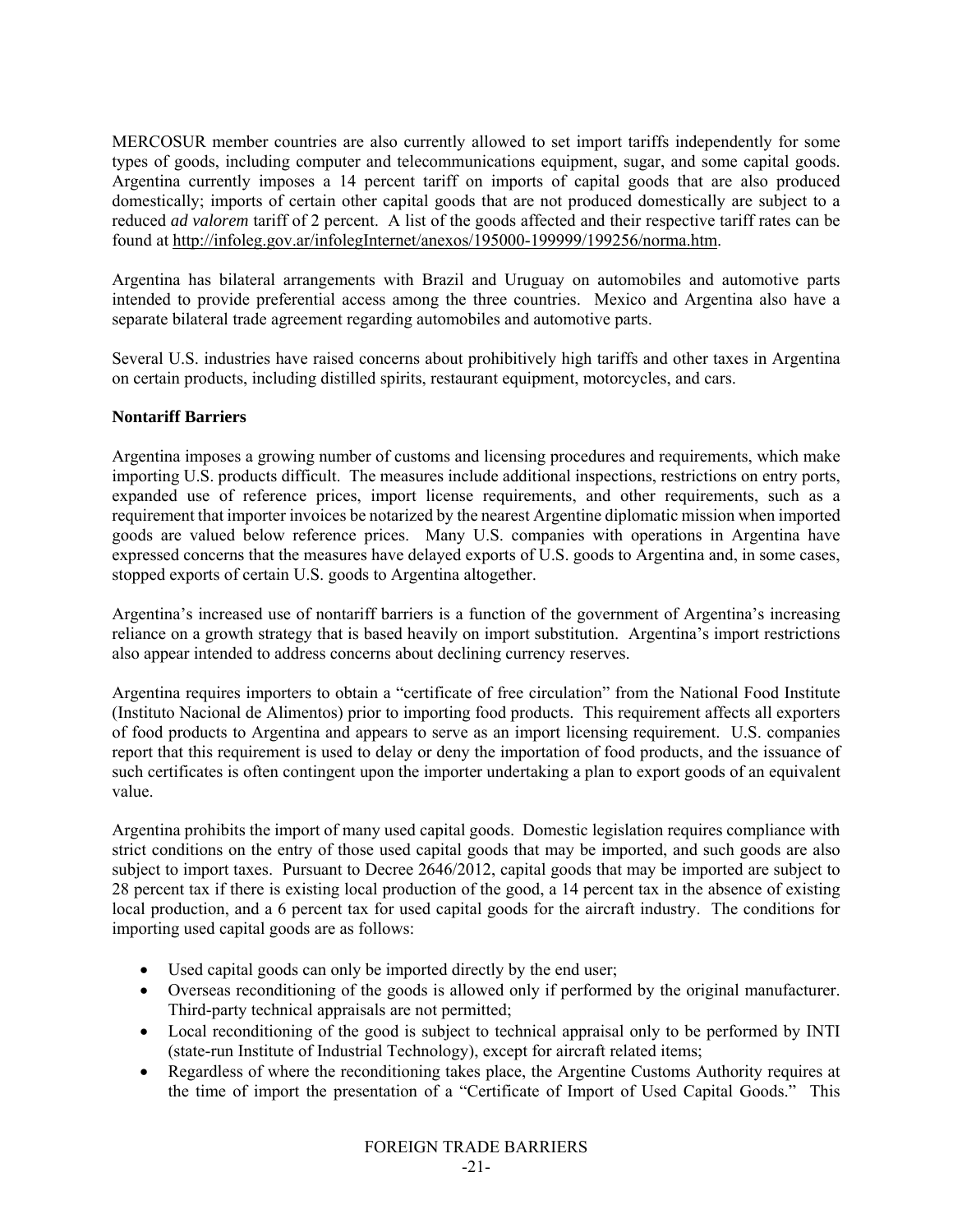certificate is issued by the Secretariat of Foreign Trade and after the approval by the Secretariat of Industry; and

 The time period during which the imported used capital good cannot be transferred (sold or donated) is four years.

There are exceptions for some industries (*e.g.,* graphics, printing, machine tools, textiles, and mining), enabling importation of used capital goods at a zero percent import tax. In September 2013, some types of aircraft were added to the list of exceptions. In January 2014, the Secretary of Commerce and the Minister of Industry issued resolutions (Resolutions 12/2014 and 4/2014) providing that the import certificate for used capital goods would have a duration of 60 working days from the issuing date. In October 2014, the Secretary of Commerce and the Minister of Industry issued Resolutions 184/2014 and 294/2014 to allow temporarily the importation of used capital goods by the hydrocarbon industry.

Under the Argentina-Brazil Bilateral Automobile Pact, Argentina bans the import of used self-propelled agricultural machinery unless it is imported to be rebuilt in country. Argentina also prohibits the importation and sale of used or retreaded tires (but in some cases allows remolded tires); used or refurbished medical equipment, including imaging equipment; and used automotive parts. Argentina generally restricts or prohibits the importation of any remanufactured goods, such as remanufactured automotive parts, earthmoving equipment, medical equipment, and information and communications technology products. In the case of remanufactured medical goods, imports are further restricted by the requirement that the importer of record must be the end user, such as a hospital, doctor, or clinic. Such parties are generally not accustomed to importing and are not typically registered as importers.

Argentina maintains an import prohibition on used clothing, which is due to expire in December 2015.

In August 2012, the Argentine Tax Authority (Administración Federal de Ingresos Públicos or AFIP) issued Resolution 3373, which raised the rate of certain taxes that are charged after import duties are levied, thereby increasing the tax burden for importers. The value-added tax (VAT) advance rate rose from 10 percent to 20 percent on imports of consumer goods, and from 5 percent to 10 percent on imports of capital goods. The income tax advance rate on imports of all goods increased from 3 percent to 6 percent, except when the goods are intended for consumption or for use by the importer, in which case an 11 percent income tax rate applies.

In January 2014, the Argentine government introduced a sliding scale tax on vehicles (Decree 2/2014), which was modified in December 2014 to reflect inflation (Decree 2578/2014). From January 2015 through June 30, 2015, cars priced above 195,500 pesos (approximately \$24,135, based on the 2014 average official exchange rate of 8.1 pesos to the U.S. dollar) are subject to a 30 percent tax, while vehicles priced above 241,500 pesos (approximately \$29,815) are subject to a 50 percent tax. Motorbikes priced above 34,500 pesos (approximately \$4,260) are taxed at 30 percent, and motorbikes priced above 61,500 pesos (approximately \$7,592) are taxed at 50 percent. The tax is applied on top of the normal import duty. The government plans to review the tax program to determine whether to continue it after June 30.

On September 18, 2014, Argentina amended the 1974 National Supply Law to expand the ability of the government to regulate private enterprises by setting minimum and maximum prices and profit margins for goods and services of private enterprises. The law covers all economic processes related to such goods and services at any stage of economic activity. Private companies determined by the government to be making "artificial" or "unjustified" profits may be subject to fines of up to 10 million pesos (approximately \$1.2 million) and a potential 90-day closure of their business. In June 2014, under the authority of the amended Supply Law, Argentina required pharmaceutical companies, including some U.S. companies, to lower their prices of certain medicines. In October 2014, the government imposed hefty fines on automakers Peugeot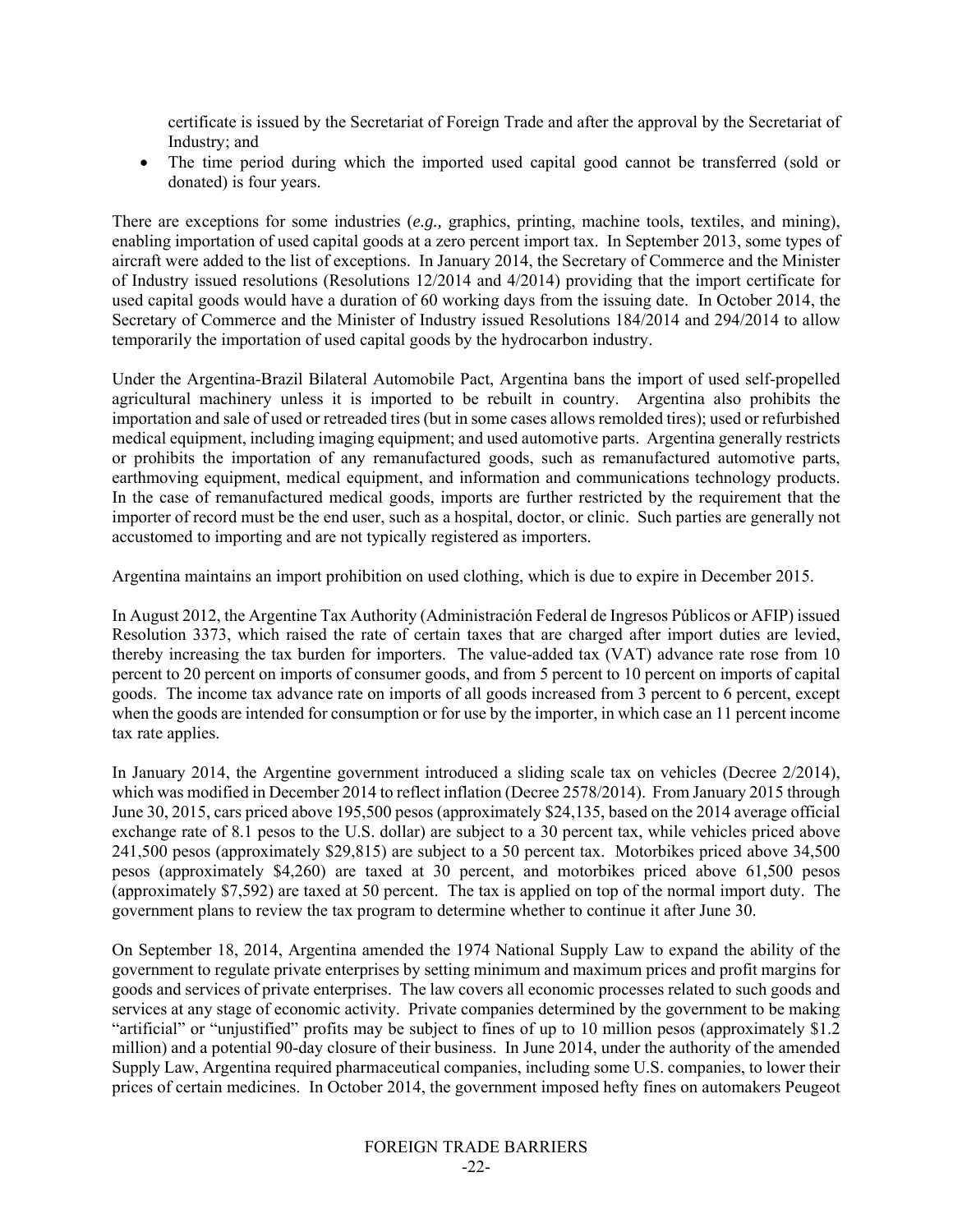and Renault for failing to meet mandated delivery schedules and to provide an adequate supply of cars at a specified price for the government's auto stimulus program, Pro.Cre.Auto.

In January 2014, the government launched a consumer goods price control program that established price caps on nearly 200 hundred basic consumer goods. Although the government claims that participation in the program is voluntary, several supermarkets have reportedly been subject to steep fines for failing to stock all of the products subject to price caps. Since the program was first launched in January 2014, the number of products subject to price caps has increased substantially, and the maximum prices have been revised several times. The most recent changes occurred on January 12, 2015, when the government announced the addition of 58 new products covered by the program and an average maximum price increase of 3.8 percent. More than 450 products are currently subject to price caps. The list of goods and their maximum prices can be found at:

http://www.precioscuidados.com/static/files/canastasAsu/2015\_nuevos/amba.pdf?PuyFC

#### *Import Licenses*

Argentina requires companies to file an online affidavit, known as the Advanced Sworn Statement on Imports (DJAI), and wait for government review and approval before importing goods. All goods imported for consumption are subject to the DJAI requirement. This requirement creates additional delays and is used to restrict imports. Following the implementation of the DJAI measure in September 2012, Argentina eliminated the automatic import licensing requirements it previously administered on 2,100 tariff lines, mainly involving consumer products. Argentina also repealed its use of product-specific nonautomatic import licenses in January 2013 via Resolution 11/2013. Prior to that, Argentina had used product-specific non-automatic licenses to restrict imports and provide protection in sectors that the Argentine government deemed sensitive. Argentina uses the DJAI requirement and other licensing requirements to extract commitments from importers to export goods from Argentina, increase investments in Argentina, increase the use of local content, refrain from repatriating profits, and limit the volume or value of imports.

On August 21, 2012, the United States requested consultations with Argentina under the dispute settlement provisions of the WTO Understanding on Rules and Procedures Governing the Settlement of Disputes concerning the DJAI requirement, the product-specific import licenses (which were subsequently repealed), and the commitments Argentina requires importers to comply with in order to receive import approvals. After consultations failed to resolve the issue, the United States requested the establishment of a dispute settlement panel in December 2012. The European Union and Japan joined the United States in its panel request. In August 2014, the panel ruled in favor of the United States, the EU, and Japan, finding that Argentina's import licensing requirement and other import restrictions breach international trade rules. In September 2014, Argentina appealed the panel decision, and on January 15, 2015, the Appellate Body affirmed the earlier findings of the WTO panel.

In September 2014, the Central Bank of Argentina lowered the permitted amount for payments abroad from \$300,000 to \$150,000. For payments over \$150,000, Central Bank authorization is required. Many U.S. companies have reported that this lowered threshold has increased delays in their ability to import goods. Some companies also have expressed concerns because this new regulation has not been published.

In November 2014, in Decree 2103/2014, the Argentine government established the Unit of Monitoring and Traceability of Foreign Trade Operations. This Unit will be coordinated jointly by the Chief of Cabinet and involves participation from the Ministry of Economy, the Customs Office, the AFIP, the National Securities and Exchange Commission, Financial Information Unit, and the Central Bank, among other financial regulatory agencies. The cited objective of this Joint Unit is to track all international trade operations to ensure transparency and accuracy and to prevent over- and under-invoicing by commercial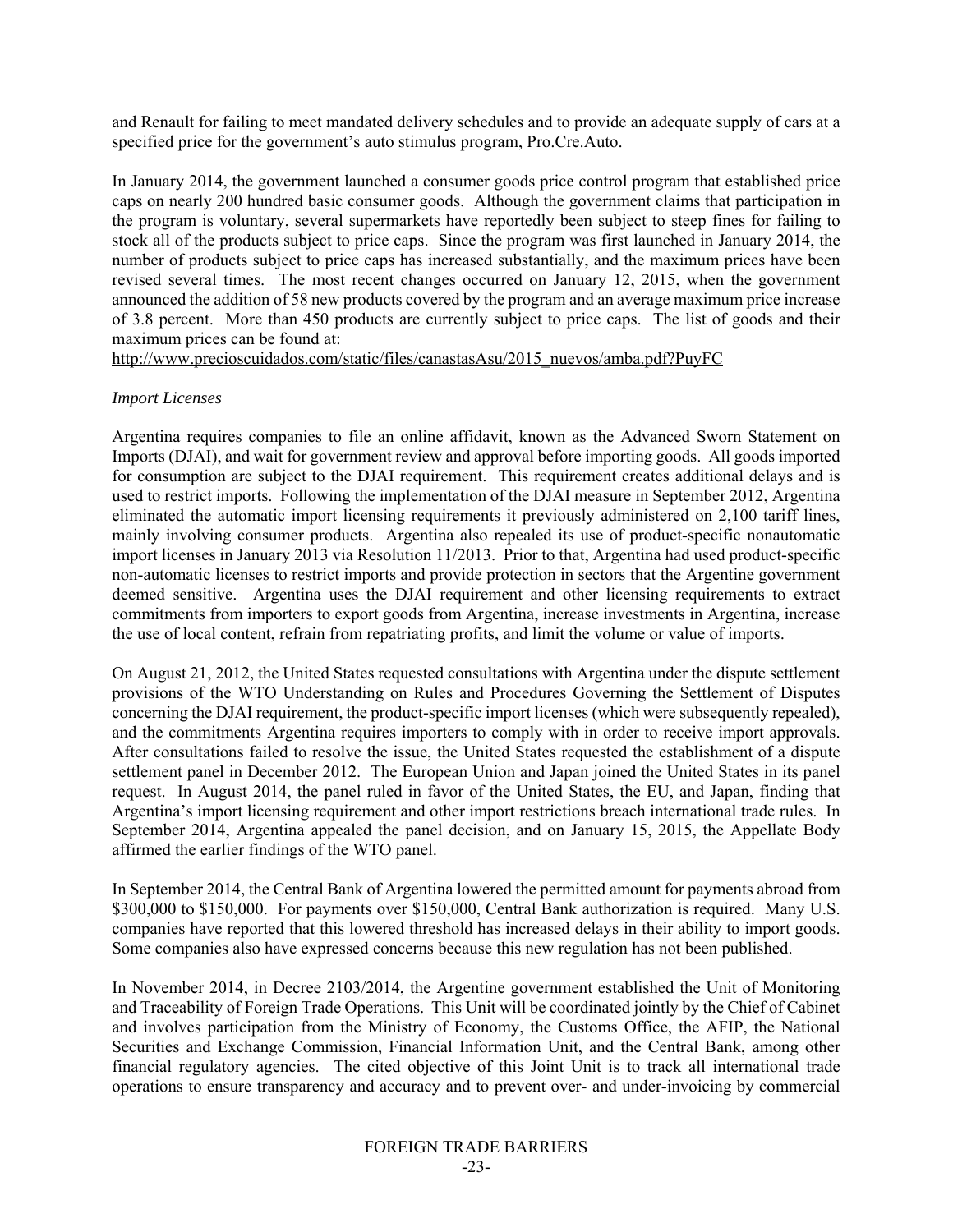entities. Many enterprises, especially multinationals, have expressed concerns that this Joint Unit will further increase controls over international trade.

# *Customs Valuation*

Argentina continues to apply reference values to several thousand products. The stated purpose of reference pricing is to prevent under-invoicing, and authorities establish benchmark unit prices for customs valuation purposes for certain goods that originate in, or are imported from, specified countries. These benchmarks establish a minimum price for market entry and dutiable value. Importers of affected goods must pay duties calculated on the reference value, unless they can prove that the transaction was conducted at arm's length.

Argentina also requires importers of any goods from designated countries, including the United States, that are invoiced below the reference prices to have the invoice validated by both the exporting country's customs agency and the appropriate Argentine embassy or consulate in that country. The government of Argentina publishes an updated list of reference prices and applicable countries, which is available at: http://www.afip.gov.ar/aduana/valoracion/valores.criterios.pdf.

Argentina maintains administrative mechanisms that restrict the entry of products deemed sensitive, such as textiles, apparel, footwear, toys, electronic products, and leather goods. While the restrictions are not country specific, they are to be applied more stringently to goods from countries considered "high risk" for under-invoicing, and to products considered at risk for under-invoicing or trademark fraud.

# *Ports of Entry*

Argentina restricts entry points for several classes of goods, including sensitive goods classified in 20 Harmonized Tariff Schedule chapters (*e.g.,* textiles; shoes; electrical machinery; iron, steel, metal, and other manufactured goods; and watches), through specialized customs procedures for these goods. A list of products affected and the ports of entry applicable to those products is available at: http://www.infoleg.gov.ar/infolegInternet/anexos/130000-134999/131847/norma.htm.

# **Customs Procedures**

Certificates of origin have become a key element in Argentine import procedures in order to enforce antidumping measures, reference prices (referred to as "criterion values"), and certain geographical restrictions. Argentina requires certificates of origin for certain categories of products, including certain organic chemicals, tires, bicycle parts, flat-rolled iron and steel, certain iron and steel tubes, air conditioning equipment, wood fiberboard, most fabrics (*e.g.,* wool, cotton, other vegetable), carpets, most textiles (*e.g.,*  knitted, crocheted), apparel, footwear, metal screws and bolts, furniture, toys and games, brooms, and brushes. To receive the MFN tariff rate, a product's certificate of origin must be certified by an Argentine embassy or consulate, or carry a "U.S. Chamber of Commerce" seal. For products with many internal components, such as machinery, each individual part is often required to be notarized in its country of origin, which can be very burdensome. Importers have stated that the rules governing these procedures are unclear and can be arbitrarily enforced.

Simplified customs clearance procedures on express delivery shipments are only available for shipments valued at US \$1,000 or less. Couriers are now considered importers and exporters of goods, rather than transporters, and also must declare the tax identification codes of the sender and addressee, both of which render the process more time consuming and costly. These regulations increase the cost not only for the courier, but also for users of courier services.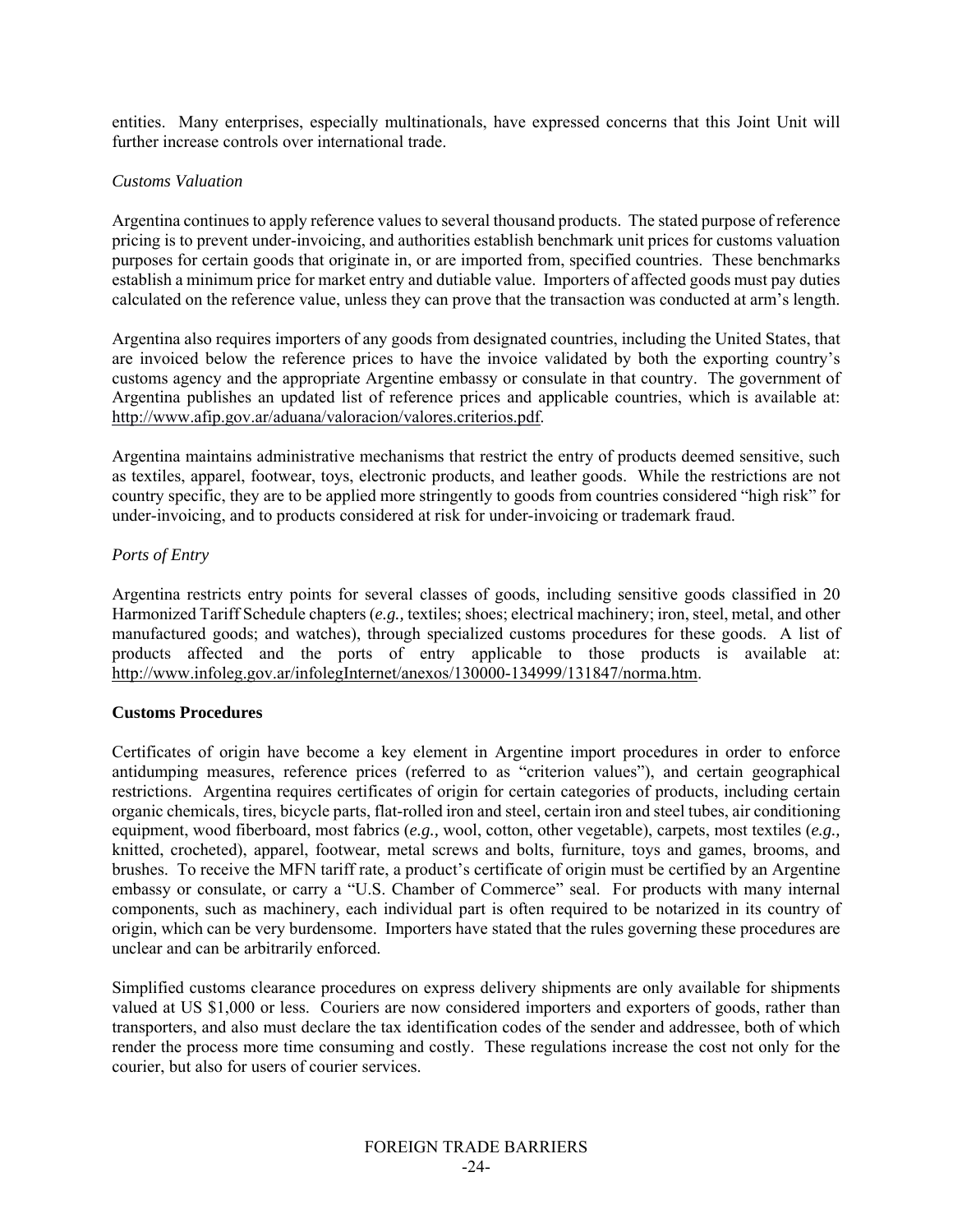# **EXPORT POLICIES**

Argentina imposes export taxes on all but a few exports, including significant export taxes on key hydrocarbon and agricultural commodities. In many cases, the export tax for raw materials is set higher than the sale price of the processed product to encourage development of domestic value-added production. Crude hydrocarbon export taxes are indexed to world commodity benchmarks.

In October 2014, the Argentine government issued Resolution 803/2014, which reduces export taxes from previous levels for hydrocarbon goods and their derivatives (crude oil or bituminous mineral). The resolution provides that the export duty will be 13 percent if the international barrel price is lower than the established reference price or \$503 per cubic meter; 11.50 percent if the price is lower than \$75 per barrel or \$472 per cubic meter, and 10 percent if the price is lower than \$70 per barrel or \$440 per cubic meter. In response to falling international oil prices, in December 2014, the government issued Resolution 1077/2014, which established that beginning in January 2015 the export duty will be one percent whenever the international Brent crude reference price is below \$70 per barrel.

Despite proposals from within and outside the Argentine Congress to reduce or eliminate some export taxes, the government continues to support and manage those taxes. Agricultural export taxes are a major source of fiscal revenue for the government, providing \$12.5 billion for government coffers in 2013. Argentina applies export taxes in the form of differential export tariffs with rates for processed goods reduced to incentivize value-added processes. Differential taxes are applied to the soy and grain sectors as follows: soybeans at 35 percent; soybean oil and soybean meal at 32 percent; biodiesel mainly from soy oil currently at 14 percent to 15 percent, although that rate fluctuates; sunflower seed at 32 percent; sunflower seed meal and sunflower seed oil at 30 percent; wheat at 23 percent; wheat flour at 13 percent; and corn at 20 percent with corn flour at 15 percent. Other export taxes include beef at 15 percent; poultry, pork, apples, pears, and wine at 5 percent; and lemons, sweet citrus, at 2.5 percent. On December 3, 2013, in Decree 2014/2013, Argentina increased the export taxes on soybean pellets and animal food that contains soybean hulls and waste from 5 percent to 32 percent.

In April 2014, Argentina issued Decree 374/2014 banning exports of iron and steel scrap for 360 days in an attempt to ensure domestic supply. The export tax for iron ore is 10 percent.

The MERCOSUR Common Customs Code (CCC) restricts future export taxes and anticipates a transition to a common export tax policy. In November 2012, Argentina became the first MERCOSUR member to ratify the CCC, but all MERCOSUR member countries must ratify the CCC before it goes into effect.

#### **Export Registrations and Permits**

Argentina requires major agricultural commodities to be registered for export before they can be shipped out of the country. Part of the administration of the Registry of Export Operations resides in the Ministry of Agriculture (related to dairy and meat exports), and the balance resides in the Ministry of Economy (related to grain exports). Other measures directly targeted at keeping domestic prices down include suspending or limiting issuance of export permits for corn, wheat, and beef, as well as implementing price controls on some retail beef, poultry, and dairy products. In 2012, the government modified its export quota scheme for wheat and corn in an attempt to make exports more responsive to market signals. While the government still requires a certain amount of each crop to be held for domestic consumption and stocks, the remaining production may be exported.

Argentina continues to impose restrictions on the time period for which grain and oilseed export permits are valid depending on when the export tax is paid. Under applicable regulations, export permits are valid for 45 days after registration is approved, if the export tax is paid at the time of export. Export permits may

# FOREIGN TRADE BARRIERS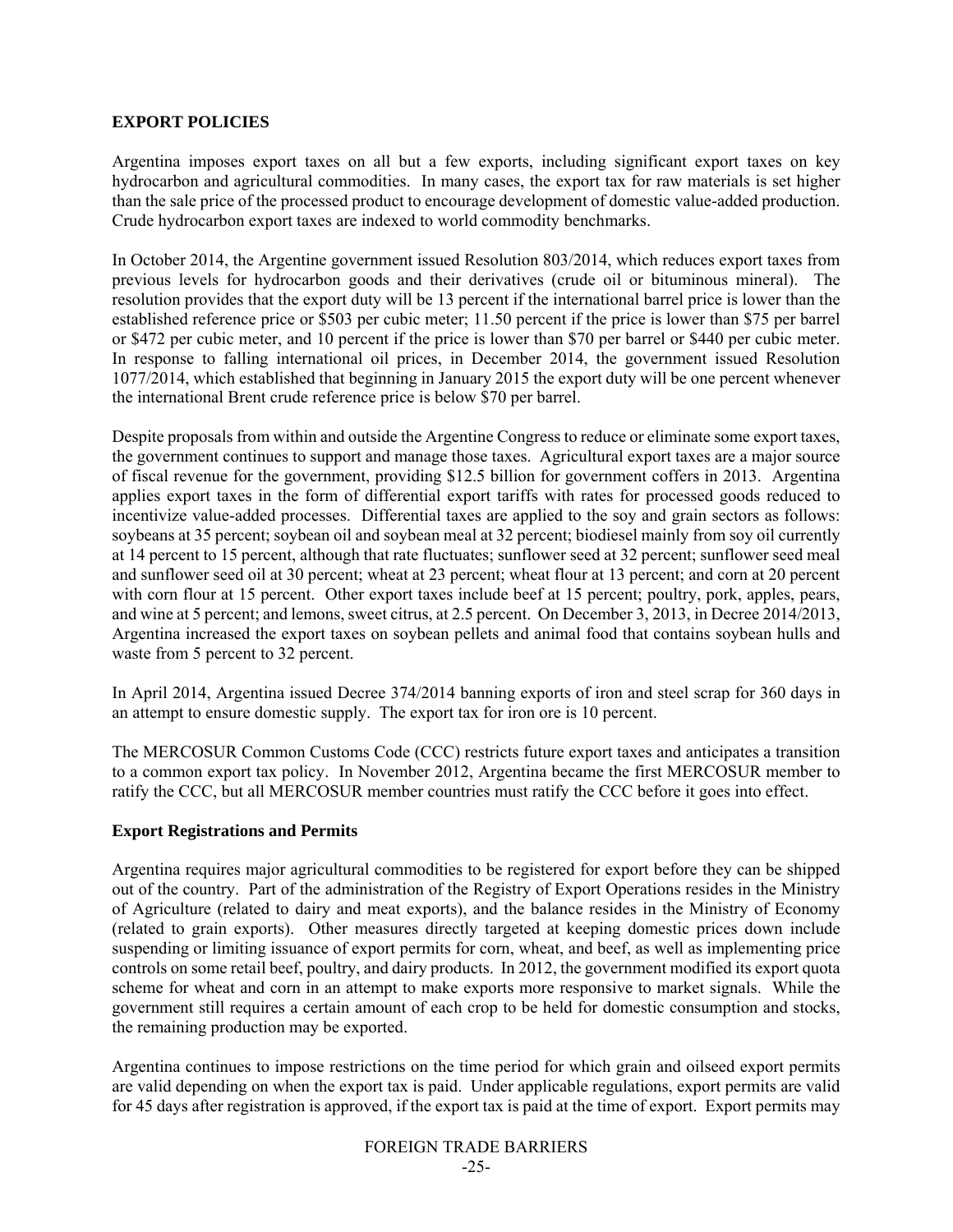be valid for up to 365 days for corn and wheat and 180 days for soybean and sunflowers products if the exporter pays 90 percent of the export tax at the time the export license is approved.

# **SUBSIDIES**

On June 24, 2014, Argentina announced an auto stimulus package known as Pro.Cre.Auto I, which provides consumers with subsidized financing for purchases of new domestically-produced autos. Under this program, the government-owned Argentine National Bank (Banco La Nación Argentina), financed up to 90 percent of the value of a vehicle up to 120,000 pesos (approximately \$14,815) at an interest rate of 17 percent per annum, as compared to 19 percent for customers of other financial institutions. The preferential financing term was five years, and monthly payments could not exceed 30 percent of one-month's salary of the consumer. The Pro.Cre.Auto I program expired on September 24, 2014 and was replaced by Pro.Cre.Auto II, which had essentially the same terms but covered a larger number of car models and allowed the automakers to increase prices by five percent to seven percent. Pro.Cre.Auto II expired on January 10, 2015.

In October 2014, Argentina launched the "Ahora 12" program, which allows individuals to finance the purchase of certain domestically-manufactured goods, ranging from clothing to home appliances, in 12 monthly installments without interest. The program is effective through March 1, 2015, but Argentina announced in February 2015 that it would extend the program past the expiration date. The list of qualifying goods for the Ahora 12 program can be found at http://www.ahora12.gob.ar/. Argentina claims the program has been very successful in increasing the consumption of locally-produced goods and has stated that more than four million transactions have transpired since the program's inception.

# **GOVERNMENT PROCUREMENT**

Argentine law establishes a national preference for local industry for most government procurement if the domestic supplier's tender, depending on the size of the company, is no more than five percent to seven percent higher than the foreign tender. The preference applies to procurement by all government agencies, public utilities, and concessionaires. There is similar legislation at the sub-national (state) level. These preferences serve as barriers to participation by foreign firms.

Argentina is not a signatory to the WTO Agreement on Government Procurement, but it is an observer to the WTO Committee on Government Procurement.

# **INTELLECTUAL PROPERTY RIGHTS PROTECTION**

Argentina remained on the Priority Watch List in the 2014 Special 301 Report. Significant enforcement and other challenges continue to diminish market access for U.S. IP-intensive industries. The lack of meaningful and sustained enforcement, including under the criminal laws, coupled with judicial inefficiency and unwillingness to impose deterrent penalties, have continued unabated at South America's largest black market for counterfeit and pirated goods, La Salada, located in Buenos Aires, which has been named repeatedly in USTR's Notorious Markets List.

The situation for innovators in pharmaceutical and agricultural chemical sectors is also troublesome. The scope of patentable subject matter is extremely restricted under Argentine law; patent pendency continues to be excessive; and there remains no adequate protection against unfair commercial use and unauthorized disclosure of undisclosed test and other data submitted to the government in conjunction with its excessively lengthy marketing approval process.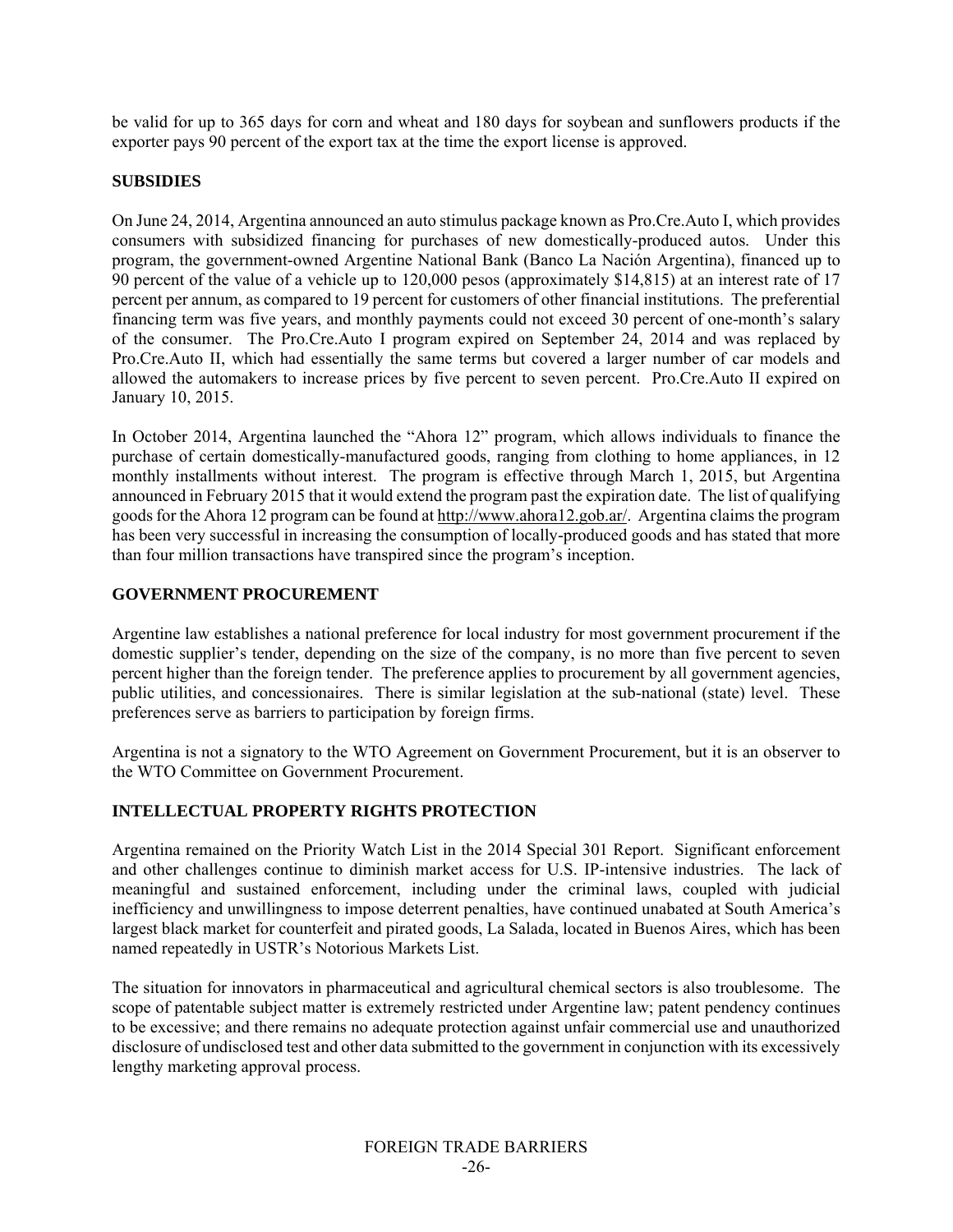#### **SERVICES BARRIERS**

Argentina requires individuals and companies to file an online affidavit known as the Advance Sworn Statement on Services (or by its Spanish acronym "DJAS") and obtain approval prior to offering or purchasing offshore services if the value of the services to be provided exceeds \$100,000. U.S. companies note that the DJAS requirement creates delays and is used to restrict the purchase of foreign services and to restrict dollar-denominated payments abroad. The DJAS requirement applies to a wide range of services including professional and technical services, royalties, and personal, cultural and recreational services. This requirement has reportedly resulted in significant delays in purchasing services from U.S. services providers and has hindered the ability of Argentine purchasers to promptly transfer payment to the United States. During 2014, DJAS authorization has been subject to tighter controls especially in the case of royalty payments.

#### **Audiovisual Services**

The Argentine government imposes restrictions on the showing, printing, and dubbing of foreign films in Argentina. Argentina also charges *ad valorem* customs duties on U.S. film exports based on the estimated value of the potential royalty generated from the film in Argentina rather than on the value of the physical materials being imported.

The National Institute of Cinema and Audiovisual Arts taxes foreign films screened in local movie theaters. Distributors of foreign films in Argentina must pay screening fees that are calculated based on the number and geographical locations of theaters at which the films will be screened within Argentina. Films that are screened in 15 or fewer movie theaters are exempted.

#### **Insurance Services**

The Argentine insurance regulator (SSN) prohibits cross-border reinsurance. As a result, Argentine insurers are able to purchase reinsurance only from locally based reinsurers. Foreign companies without local operations are not allowed to enter into reinsurance contracts except when the SSN determines there is no local reinsurance capacity. SSN requires that all investments and cash equivalents held by locally registered insurance companies be located in Argentina.

These regulations do not formally require the exchange of dollars into pesos; companies can convert their holdings to dollar-denominated assets based in Argentina and still be in compliance. Nevertheless, non-Argentine insurance firms – whose liabilities are often denominated in U.S. dollars – have reported pressure by the Argentine government to sell their dollars for pesos. U.S. insurance firms also have reported that complying with the Argentine government's requests would force them to take losses due to what they believe is an official exchange rate that overvalues the peso. The Argentine government has also blocked payments by subsidiaries of dividends and royalties to parent companies and shareholders abroad.

#### **INVESTMENT BARRIERS**

#### **Pension System**

In 2008, the Argentine Parliament approved a bill to nationalize Argentina's private pension system and transfer pension assets to the government social security agency. Compensation to investors in the privatized pension system, including to U.S. investors, is still pending and under negotiation.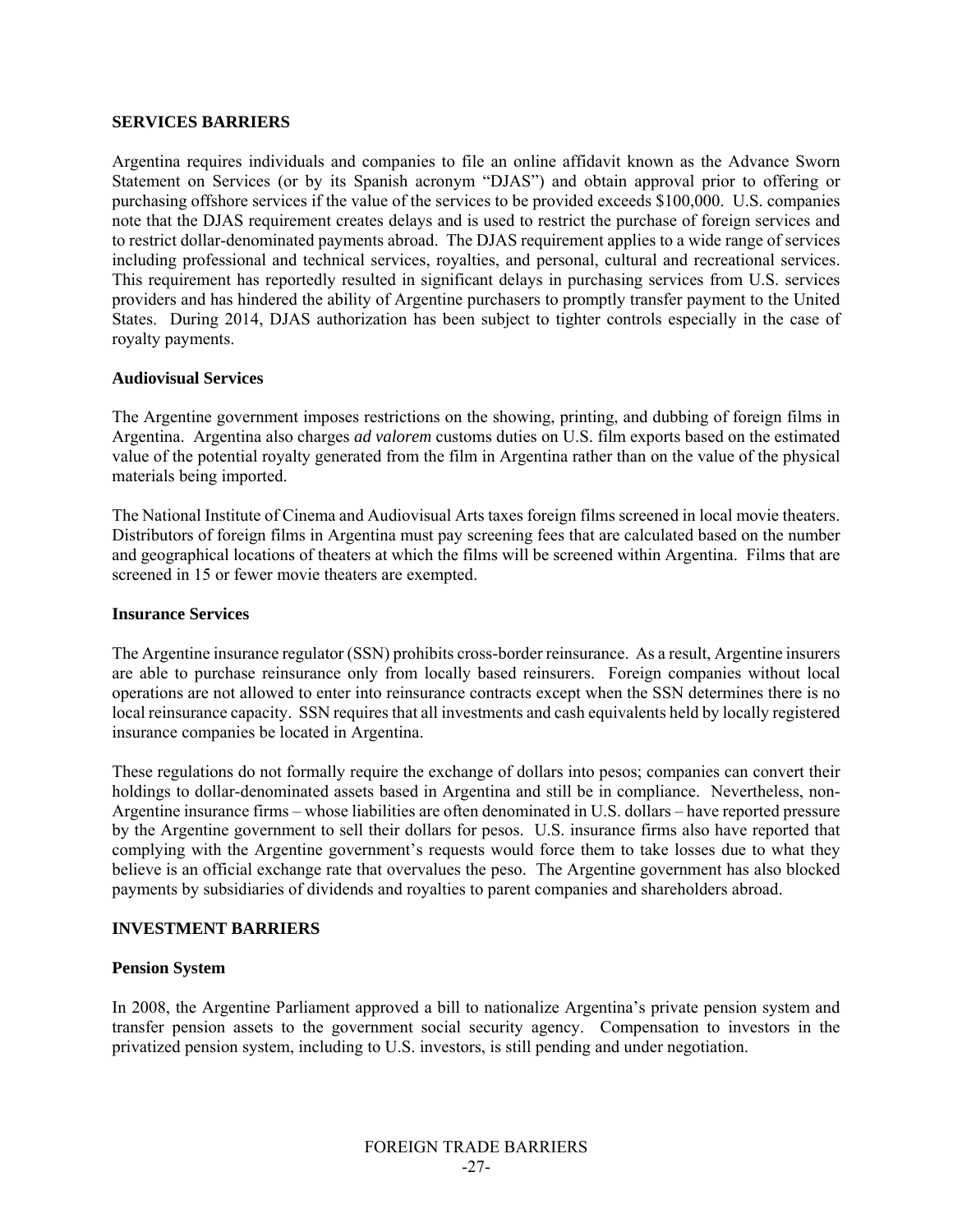# **Foreign Exchange and Capital Controls**

Hard currency earnings on exports of both goods and services must be converted to pesos in the local official foreign exchange market. Time limits on fulfilling the requirement to convert foreign currency to pesos range from 60 days to 360 days for goods (depending on the goods involved) and 15 days for services. The time periods for fulfilling these requirements change frequently, which can significantly impede trade.

The Ministry of Economy maintains restrictive controls on certain classes of inbound investments, including foreign funds from private sector debt, inflows for most fiduciary funds, inflows of nonresident funds that are destined for the holding of Argentine pesos or the purchase of private sector financial instruments, and investments in public sector securities purchased in the secondary market. These inflows may not be transferred out of the country for 365 days. Proceeds from foreign exchange transactions involving these investments must be paid into an account in the local financial system and are subject to a 30 percent unremunerated reserve requirement, requiring, in effect, that 30 percent of the value of such transactions be deposited in a local financial entity for 365 days in an account that is denominated in dollars and pays no interest.

In October 2011, Argentina increased controls on retail foreign exchange. Buyers are required to be approved by AFIP, which evaluates each request based on the individual or company's revenue stream. Local business representatives have reported receiving approvals for amounts much lower than requested and after much delay. This policy has hampered the ability of Argentine importers to buy U.S. exports. In July 2012, Argentina also banned retail foreign exchange purchases for purposes of savings and only allows such purchases, though with significant restrictions, for purposes of payment for tourism services abroad. This limited access to foreign exchange has contributed to the existence of a parallel exchange rate. The withholding tax on foreign purchases by Argentines (be it overseas or via the Internet) with debit and credit cards reduces U.S. services exports as purchases on credit cards remain the only direct access to foreign exchange for Argentines traveling abroad.

U.S. investors have reported that since 2012 the Argentine government has limited their ability to make payments in foreign currency outside of Argentina. This situation has been aggravated in 2014 due to a shortage of U.S. currency in the Central Bank's international reserves. This restriction is often communicated informally by the Argentine government and may extend to profit remittances, royalty payments, technical assistance fees, and payments for expenses incurred outside of Argentina. Hard currency earnings on exports, both from goods and services, must be converted to pesos in the local official foreign exchange market.

# **Localization Measures**

Argentina maintains certain localization measures aimed at encouraging domestic production. For example, the Argentine National Mining Agency (Agencia Nacional de Minería) requires mining companies registered in Argentina to use Argentine flagged vessels to transport minerals and their industrial derivatives for export from Argentina. Argentina requires that mining companies registered in Argentina purchase domestic capital goods, spare parts, inputs and services. Argentina also requires that radio and TV (via airwaves and cable) advertisements have a minimum of 60 percent local content.

# **ELECTRONIC COMMERCE**

In January 2014, Argentina modified its retail mail order import licensing system through AFIP General Resolution 3579. Online purchases of foreign products valued up to \$3,000 and delivered through Argentina's official postal service are assessed a charge of 50 percent of the value of the goods. Goods in excess of \$3,000 may not be sent via the Argentine postal service. In addition, individuals may import by